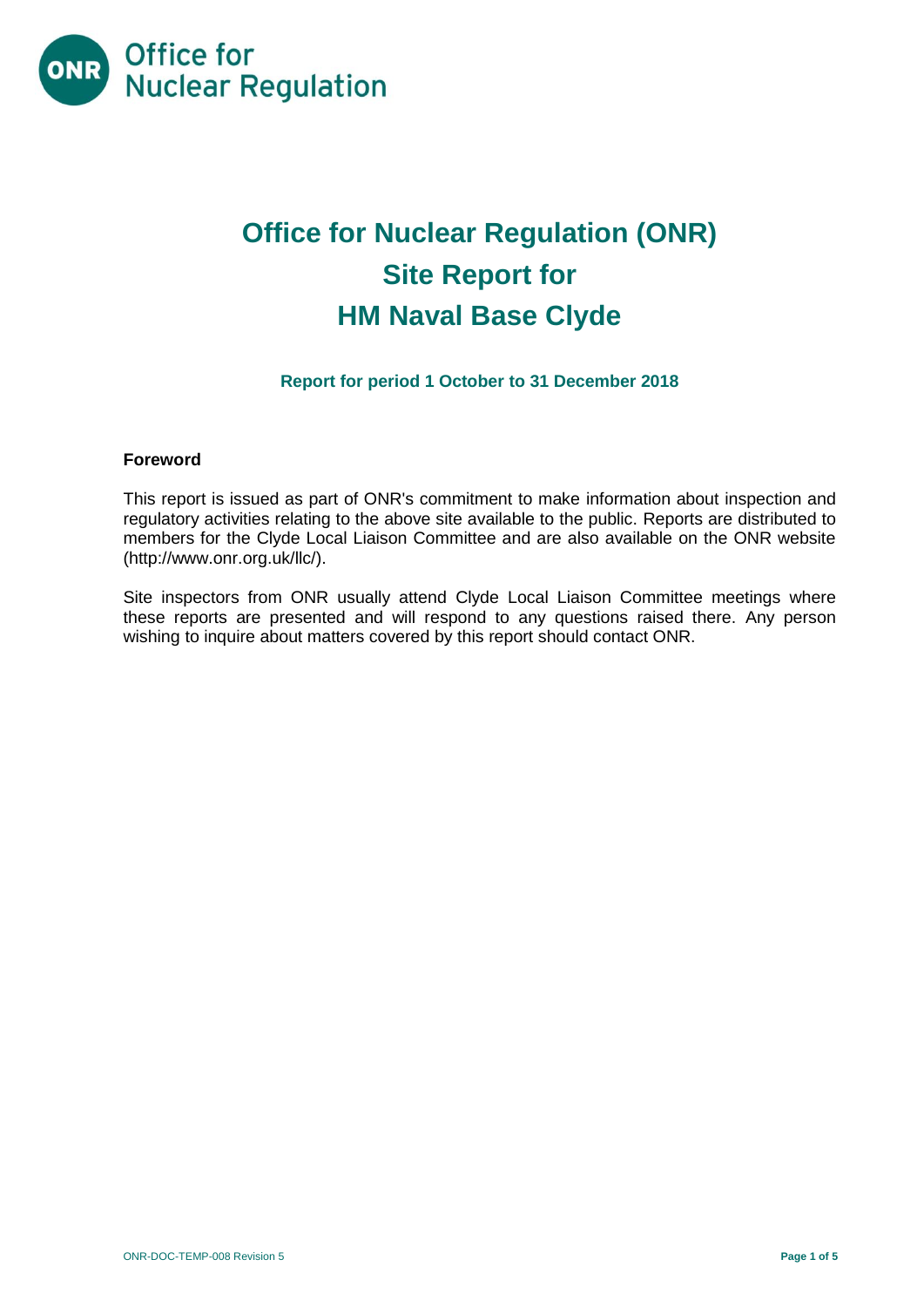# **TABLE OF CONTENTS**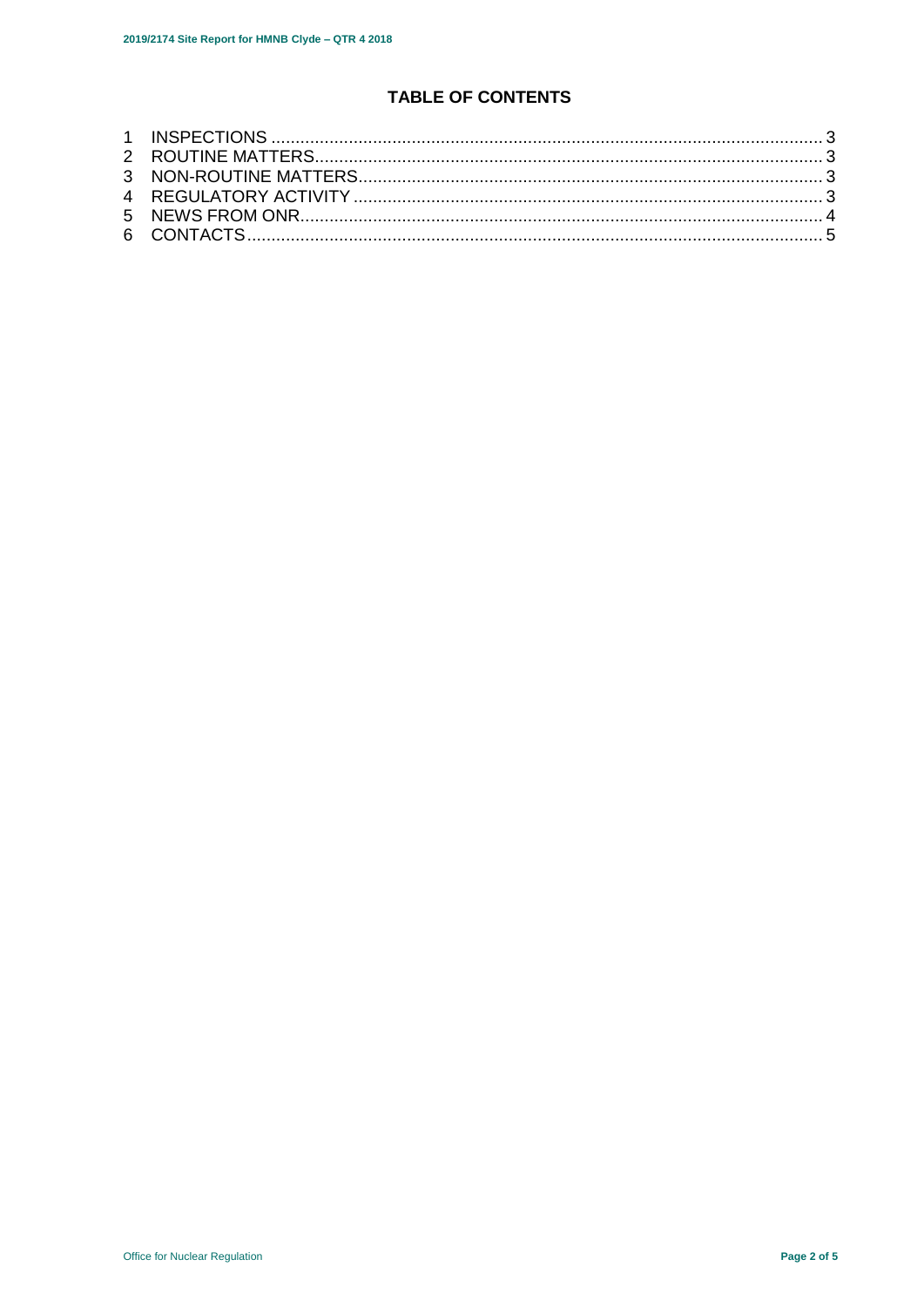## <span id="page-2-0"></span>**1 INSPECTIONS**

The majority of sites inspected by ONR are licensed under the Nuclear Installations Act 1965. HM Naval Base Clyde is not a licensed site, although it operates under authorisation from the Ministry of Defence (MOD) Defence Nuclear Safety Regulator (DNSR). The site comprises the Faslane and Coulport facilities and is regulated by ONR through other legislation as noted below. This report summarises the inspection and regulatory activities associated with HM Naval Base Clyde which are co-ordinated with inspections by DNSR.

#### **1.1 Dates of inspection**

The ONR inspectors visited site on the following dates during the reporting period:

- 5 December 2018.
- **10 December 2018**

#### <span id="page-2-1"></span>**2 ROUTINE MATTERS**

#### **2.1 Inspections**

Inspections are undertaken as part of the process for monitoring compliance with the Health and Safety at Work Act 1974 (HSWA74); and regulations made under HSWA74, for example the Ionising Radiations Regulations 2017 (IRR17), the Radiation (Emergency Preparedness and Public Information) Regulations 2001 (REPPIR), and the Management of Health and Safety at Work Regulations 1999 (MHSWR99).

There were no routine ONR inspections during this period.

#### **2.2 Other work**

The ONR Principal Inspector attended the Naval Base level 1 Regulatory Interface Forum on 5 December. This meeting is an opportunity for senior regulatory staff to engage directly with the senior management team of the naval base, to review performance and provide any advice.

The incoming ONR Site Inspector attended site on 10 December 2018 in support of site familiarisation.

#### <span id="page-2-2"></span>**3 NON-ROUTINE MATTERS**

Licensees / authorisees are required to have arrangements to respond to non-routine matters and events. ONR inspectors judge the adequacy of the licensee's / authorisee's response, including actions taken to implement any necessary improvements.

There were no such matters or events of significance during the period.

## <span id="page-2-3"></span>**4 REGULATORY ACTIVITY**

ONR may issue formal documents to ensure compliance with regulatory requirements.

<span id="page-2-4"></span>No such documents were issued during the period.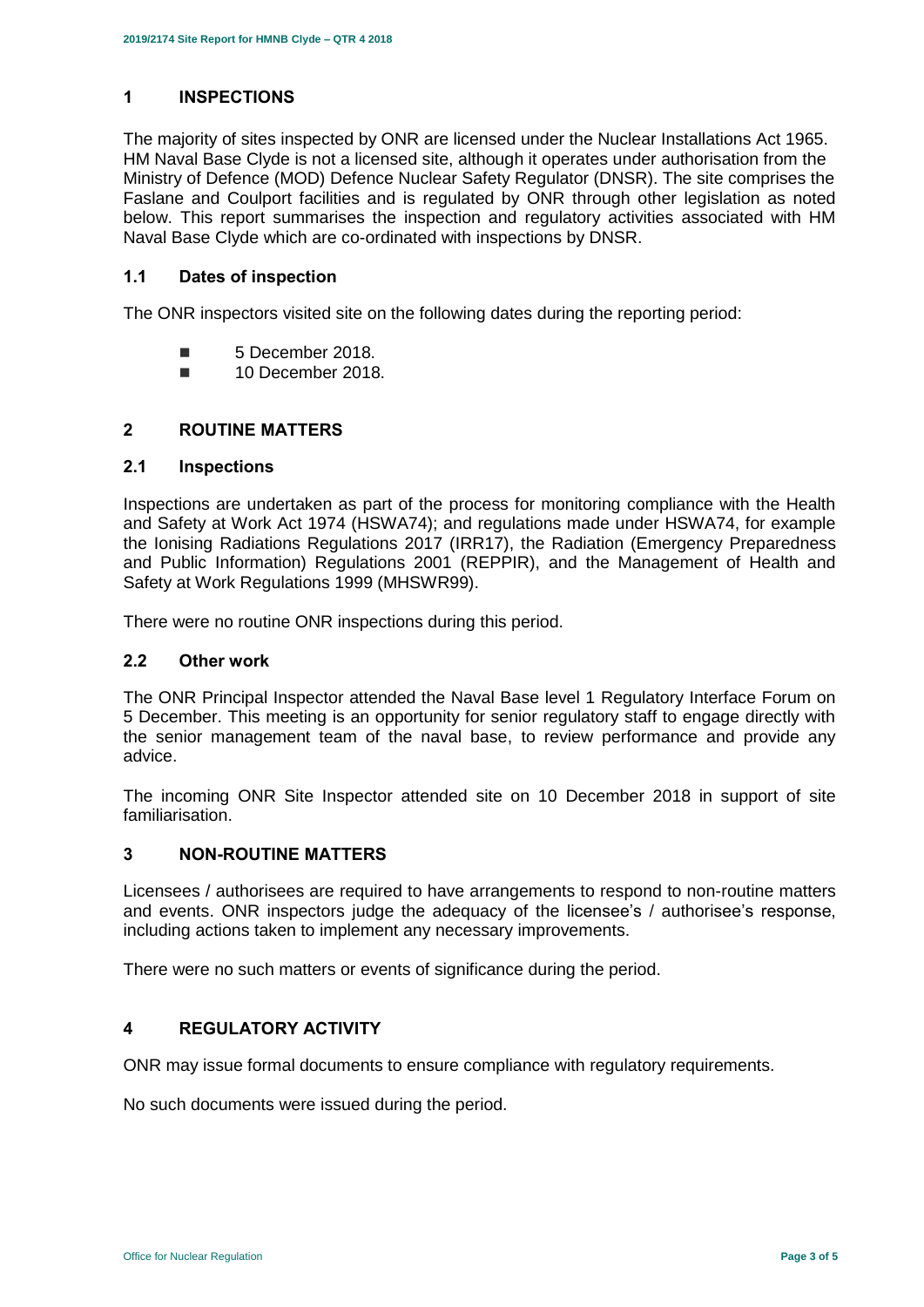#### **5 NEWS FROM ONR**

#### **October:**

We welcomed the [publication](http://news.onr.org.uk/2018/10/iaea-review-torness-power-station/) of the key review of operational safety performance at Torness nuclear power station, published by the International Atomic Energy Agency and the UK government. The report highlights eight areas of good practice at Torness and offers proposals for further improvements, which we fully support.

Following our decision to prosecute, EDF Energy Nuclear Generation Ltd and Doosan Babcock Ltd pleaded guilty to offences at Hinkley Point B under the Health & Safety at Work etc. Act 1974, section 3(1) and the Work at Height Regulations 2005, Regulation 4(1) respectively. The incident was a conventional health and safety matter, with no radiological risk to workers or the public. [A sentencing date](http://news.onr.org.uk/2018/10/edf-and-doosan-babcock-plead-guilty/) has been set for 1 February 2019 at Taunton Crown Court.

#### **November**:

Following a rigorous procurement process, we appointed six nuclear supply chain organisations to our new [Technical Support Framework \(TSF\).](http://news.onr.org.uk/2018/11/new-technical-support-framework-announced/) The new TSF, which came in to effect on 1 November 2018, has been established to provide a renewed and modernised framework for procuring technical support. We use this technical support to obtain, for example, expert technical assessments, access to specialist software or modelling, or access to niche skill sets that we do not retain in-house.

The revised Nuclear Safety Directive introduced a European system of Topical Peer Review in 2017 and every six years thereafter. We played a leading role in the preparations for the first European 'Topical Peer Review' on Ageing Management of Nuclear Power Plants and welcome the publication of the [first peer review report](http://news.onr.org.uk/2018/11/onr-welcomes-first-topical-peer-review/) by the European Nuclear Safety Regulator Group. We are pleased that a number of our experts made a valuable contribution to the exercise alongside 16 European countries as well as Norway, Switzerland and Ukraine. The UK report was authored jointly between ourselves, EDF Nuclear Generation Ltd and EDF-NNB GenCo.

[The Atomic Weapons Establishment \(AWE\) was fined £1 million](http://news.onr.org.uk/2018/11/awe-prosecution-reaction/) after admitting offences under Section 2 (1) of the Health and Safety at Work etc. Act (1974). The incident, which occurred on 27 June 2017 was a conventional health and safety matter and there was no radiological risk to workers or the public. The prosecution was the result of our investigation into the incident.

In conjunction with the Environment Agency, we announced the completion of our initial high [level scrutiny](http://news.onr.org.uk/2018/11/uk-hpr1000-completes-gda-step-2/) of the UK HPR1000 reactor design.

We provided NNB GenCo (HPC) Ltd (NNB GenCo) with [consent](http://news.onr.org.uk/2018/11/consent-for-hinkley-point-c-nuclear-island-concrete-pour/) to commence the unit 1 Nuclear Island concrete pour at Hinkley Point C (HPC). We also hosted our third webinar to explain our permissioning role for the Nuclear Island concrete pour at HPC and to provide information on our work to ensure that the new nuclear power station is built to the standards expected in the UK. Amongst others, a number of Site Stakeholder Group members joined the webinar and we received excellent feedback. We are planning further webinars on various topics in 2019. If you would like to find out more, please contact the ONR Communications team at [contact@onr.gov.uk](mailto:contact@onr.gov.uk)